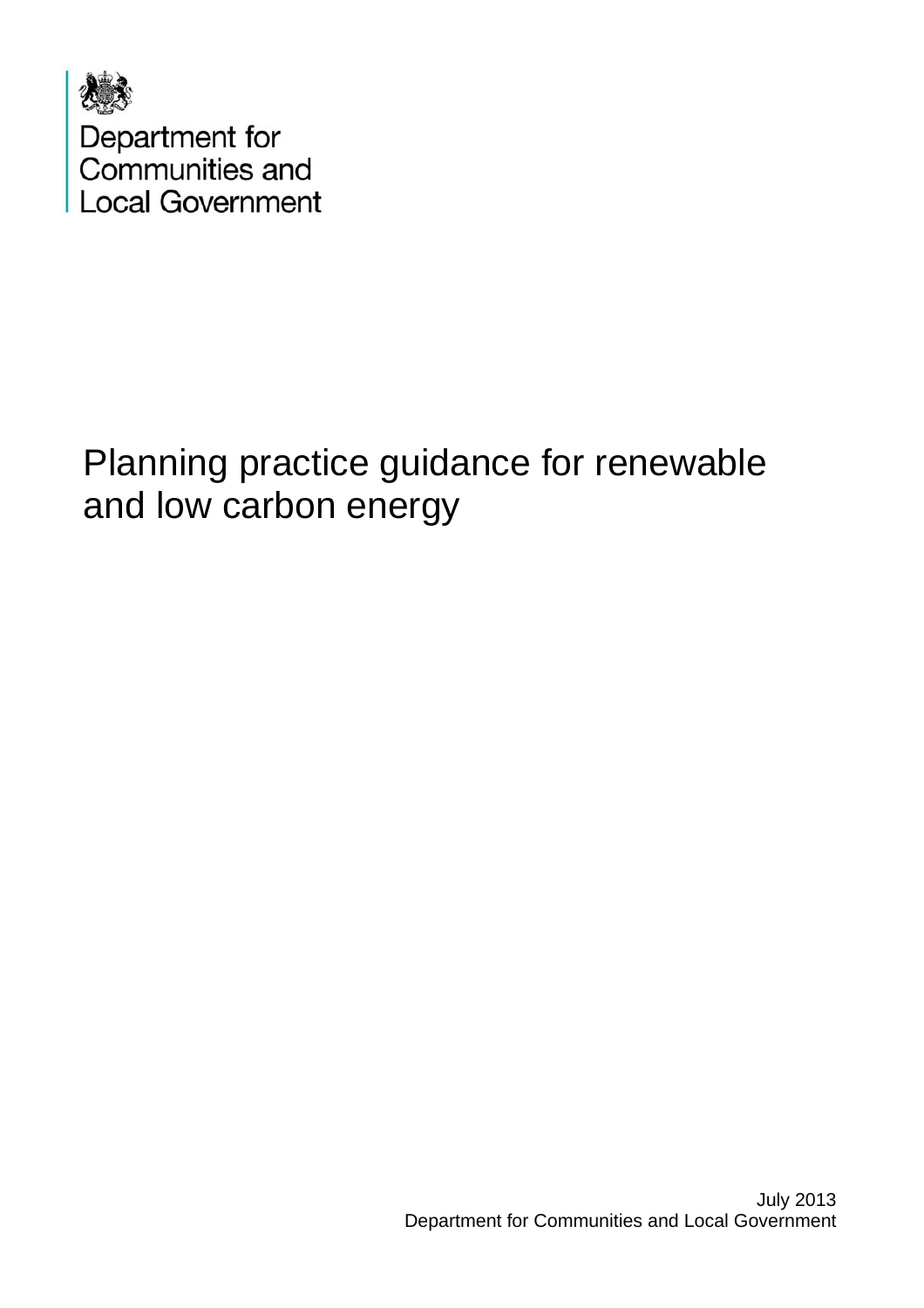*© Crown copyright, 2013* 

*Copyright in the typographical arrangement rests with the Crown.* 

You may re-use this information (not including logos) free of charge in any format or medium, under the terms of the Open Government Licence. To view this licence, [www.nationalarchives.gov.uk/doc/open](http://www.nationalarchives.gov.uk/doc/open-government-licence/)[government-licence/](http://www.nationalarchives.gov.uk/doc/open-government-licence/) or write to the Information Policy Team, The National Archives, Kew, London TW9 4DU, or email: [psi@nationalarchives.gsi.gov.uk.](mailto:psi@nationalarchives.gsi.gov.uk)

This document/publication is also available on our website at [www.gov.uk/dclg](http://www.gov.uk/dclg)

If you have any enquiries regarding this document/publication, email [contactus@communities.gov.uk](mailto:contactus@communities.gsi.gov.uk) or write to us at:

Department for Communities and Local Government Eland House Bressenden Place London SW1E 5DU Telephone: 030 3444 0000

For all our latest news and updates follow us on Twitter: https://twitter.com/CommunitiesUK

Month 2013

ISBN: 978-1-4098-3983-5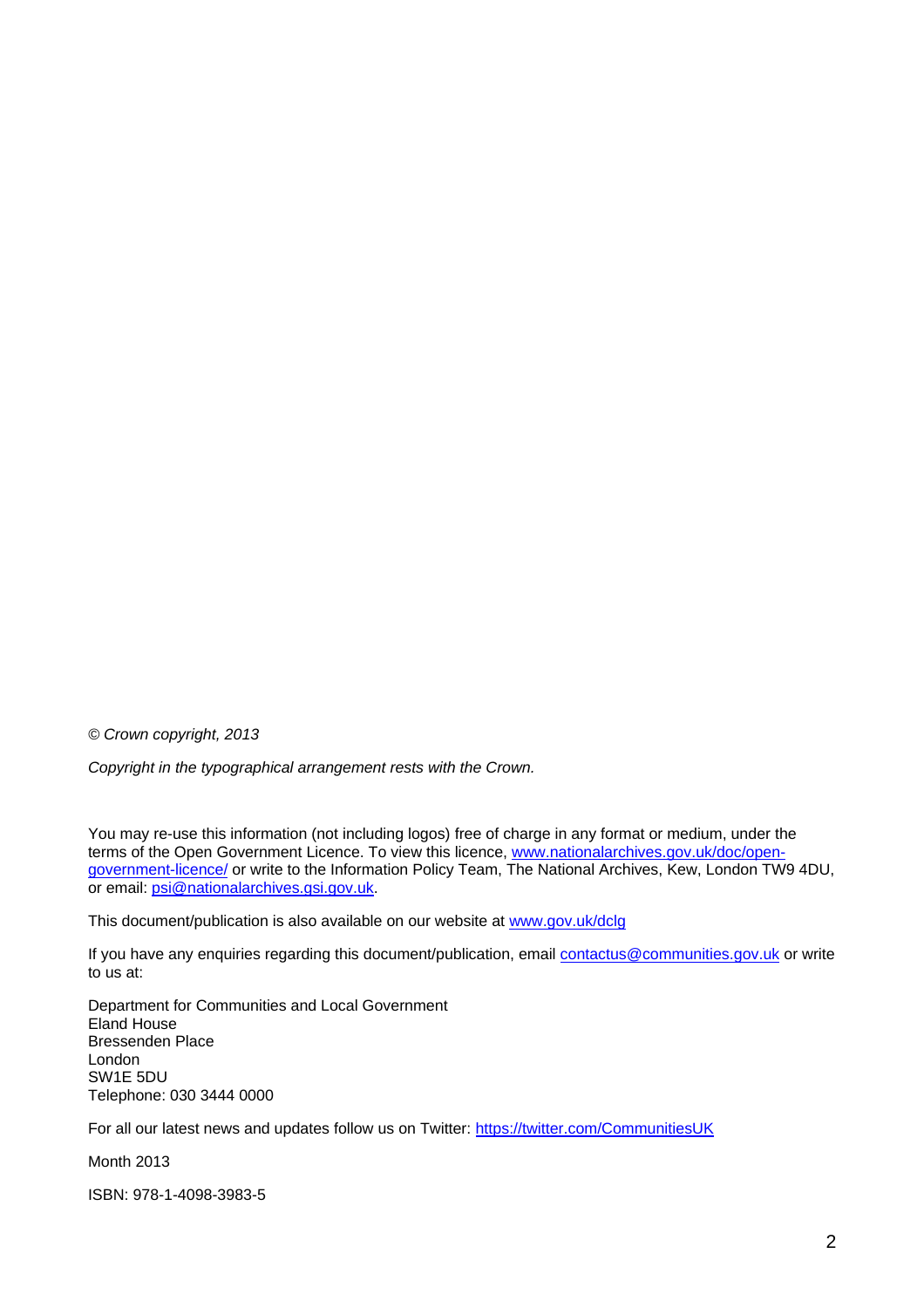# Planning practice guidance for renewable and low carbon energy

# Introduction

 $\overline{a}$ 

- 1. This guidance provides advice on the planning issues associated with the development of renewable energy. It will be kept under review and should be read alongside other planning practice guidance and the National Planning Policy Framework. This guidance is being published in advance of the Department for Communities and Local Government's beta planning practice guidance web-based resource, and will be integrated into this web-based resource later in the year.
- 2. Government planning practice guidance can be a material consideration in planning decisions and should generally be followed unless there are clear reasons not to. 'Planning for Renewable Energy: A Companion Guide to PPS22' is cancelled.

# Why is planning for renewable and low carbon energy important?

3. Increasing the amount of energy from renewable and low carbon technologies will help to make sure the UK has a secure energy supply, reduce greenhouse gas emissions to slow down climate change and stimulate investment in new jobs and businesses. Planning has an important role in the delivery of new renewable and low carbon energy infrastructure in locations where the local environmental impact is acceptable.

# Are all energy developments handled by the local planning authority?

4. Local planning authorities are responsible for renewable and low carbon energy development of 50 megawatts or less installed capacity (under the Town and Country Planning Act 1990). Renewable and low carbon development over 50 megawatts capacity will be considered by the Secretary of State for Energy<sup>[1](#page-2-0)</sup>, under the Planning Act 2008, and the local planning authority will be a statutory consultee. Microgeneration is often permitted development and may not require an application for planning permission<sup>[2](#page-2-1)</sup>.

<span id="page-2-1"></span><span id="page-2-0"></span><sup>1</sup> [https://www.gov.uk/government/policies/providing-regulation-and-licensing-of-energy-industries-and](https://www.gov.uk/government/policies/providing-regulation-and-licensing-of-energy-industries-and-infrastructure/supporting-pages/planning-and-consents-for-national-energy-infrastructure)[infrastructure/supporting-pages/planning-and-consents-for-national-energy-infrastructure](https://www.gov.uk/government/policies/providing-regulation-and-licensing-of-energy-industries-and-infrastructure/supporting-pages/planning-and-consents-for-national-energy-infrastructure) 2<br>
2 <https://www.planningportal.gov.uk/permission/house>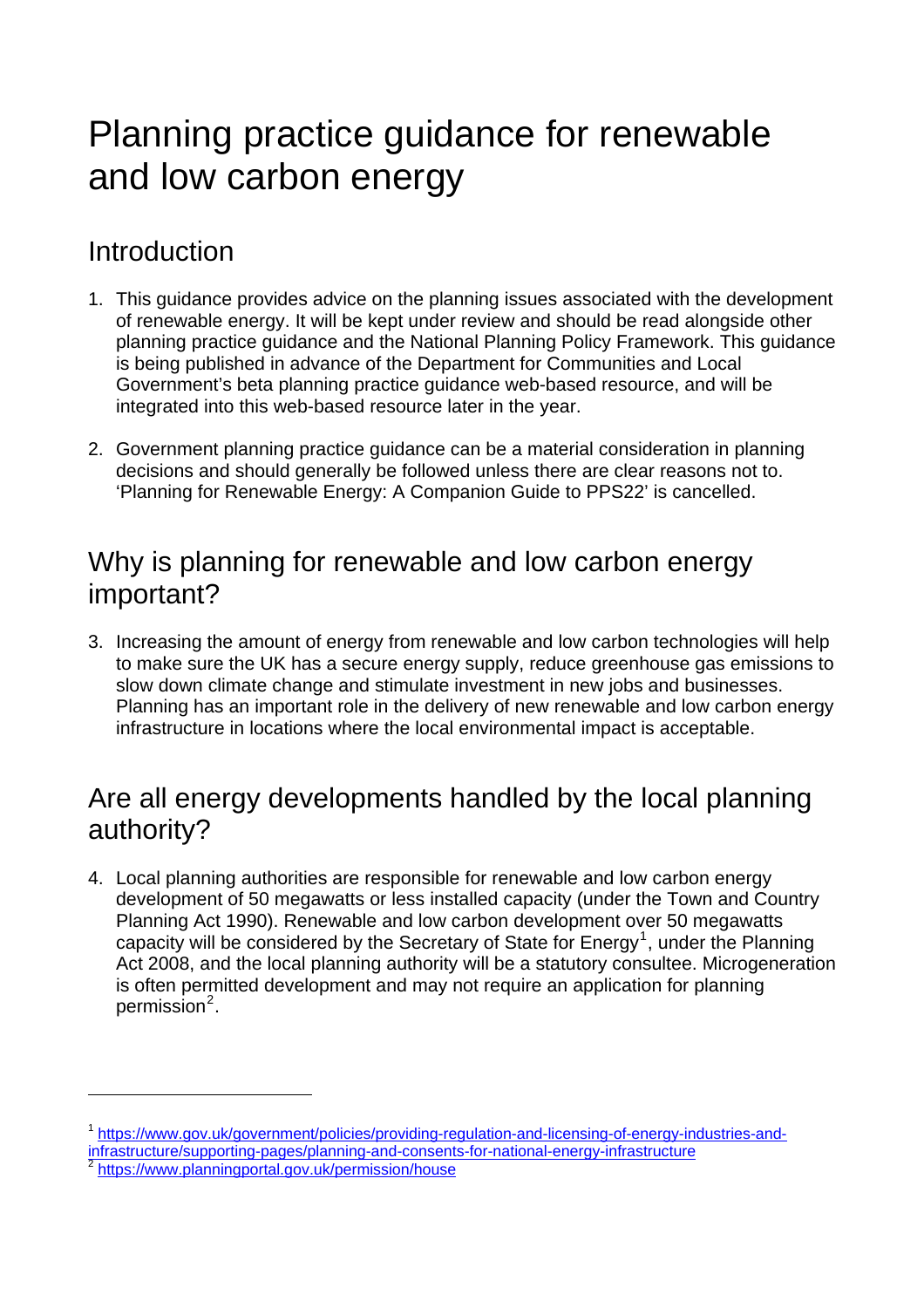# How can local planning authorities develop a positive strategy to promote the delivery of renewable and low carbon energy?

- 5. The National Planning Policy Framework explains that all communities have a responsibility to help increase the use and supply of green energy, but this does not mean that the need for renewable energy automatically overrides environmental protections and the planning concerns of local communities. As with other types of development, it is important that the planning concerns of local communities are properly heard in matters that directly affect them.
- 6. Local and neighbourhood plans are the key to delivering development that has the backing of local communities. When drawing up a Local Plan local planning authorities should first consider what the local potential is for renewable and low carbon energy generation. In considering that potential, the matters local planning authorities should think about include:
	- the range of technologies that could be accommodated and the policies needed to encourage their development in the right places
	- the costs of many renewable energy technologies are falling, potentially increasing their attractiveness and the number of proposals
	- different technologies have different impacts and the impacts can vary by place
	- the UK has legal commitments to cut greenhouse gases and meet increased energy demand from renewable sources. Whilst local authorities should design their policies to maximise renewable and low carbon energy development, there is no quota which the Local Plan has to deliver
- 7. There is information in the rest of the guidance on how to identify suitable areas, criteria-based policies and buffer zones/separation distances.

# How can local planning authorities identify suitable areas for renewable and low carbon energy?

- 8. There are no hard and fast rules about how suitable areas for renewable energy should be identified, but in considering locations, local planning authorities will need to ensure they take into account the requirements of the technology (see paragraphs 12-13) and, critically, the potential impacts on the local environment, including from cumulative impacts (see paragraphs 43-44). The views of local communities likely to be affected should be listened to.
- 9. There is a methodology available from the Department of Energy and Climate Change's website on assessing the capacity for renewable energy development which can be used and there may be existing local assessments. However, the impact of some types of technologies may have changed since assessments were drawn up (e.g. the size of wind turbines has been increasing). In considering impacts, assessments can use tools to identify where impacts are likely to be acceptable. For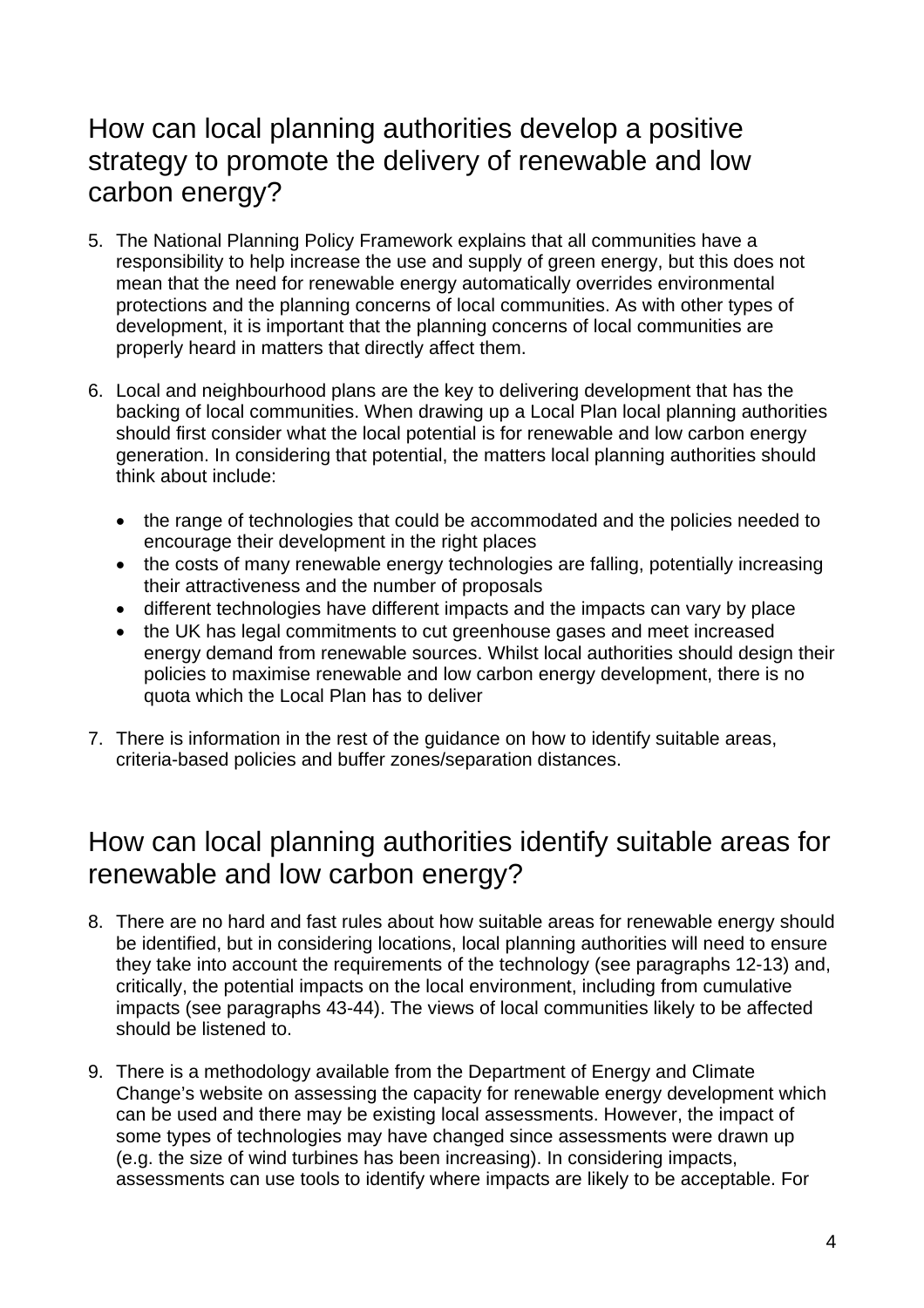example, landscape character areas could form the basis for considering which technologies at which scale may be appropriate in different types of location. Landscape Character Assessment is a process used to explain the type and characteristics of landscape in an area. Natural England has used Landscape Character Assessment to identify 159 National Character Areas in England which provide a national level database. Landscape Character Assessment carried out at a county or district level may provide a more appropriate scale for assessing the likely landscape and visual impacts of individual proposals. Some renewable energy schemes may have visual impacts on the marine and coastal environment and it may be appropriate to also to assess potential impacts on seascape character.

- 10. Identifying areas suitable for renewable energy in plans gives greater certainty as to where such development will be permitted. For example, where councils have identified suitable areas for onshore wind or large scale solar farms, they should not have to give permission outside those areas for speculative applications involving the same type of development when they judge the impact to be unacceptable.
- 11. When identifying suitable areas it is also important to be clear on the factors that will be taken into account when considering individual proposals in these areas. These factors may be dependent on the investigatory work underpinning the identified area. The expectation should always be that an application should only be approved if the impact is (or can be made) acceptable $3$ .

### **What technical considerations relating to renewable energy technologies affect their siting?**

- 12. Examples of the considerations for particular renewable energy technologies that can affect their siting include proximity of grid connection infrastructure and site size, and:
	- for biomass, appropriate transport links
	- for hydro-electric power, sources of water,
	- for wind turbines, predicted wind resource, considerations relating to air safeguarding, electromagnetic interference and access for large vehicles
- 13. Discussions with industry experts can help to identify the siting requirements and likely impacts of technologies. The National Policy Statements<sup>[4](#page-4-1)</sup> on the Department of Energy and Climate Change's website give generic and technology specific advice relevant to siting particular technologies. The Environment Agency has published advice showing which areas may be suitable for open loop ground source heat pumps<sup>[5](#page-4-2)</sup>, as well as advice on the technologies it regulates.

l

 $3$  See National Planning Policy Framework paragraph 98:

<span id="page-4-1"></span><span id="page-4-0"></span><https://www.gov.uk/government/publications/national-planning-policy-framework--2><br> <https://www.gov.uk/consents-and-planning-applications-for-national-energy-infrastructure-projects><br>
5 http://www.environment-agency.gov.uk/bu

<span id="page-4-2"></span>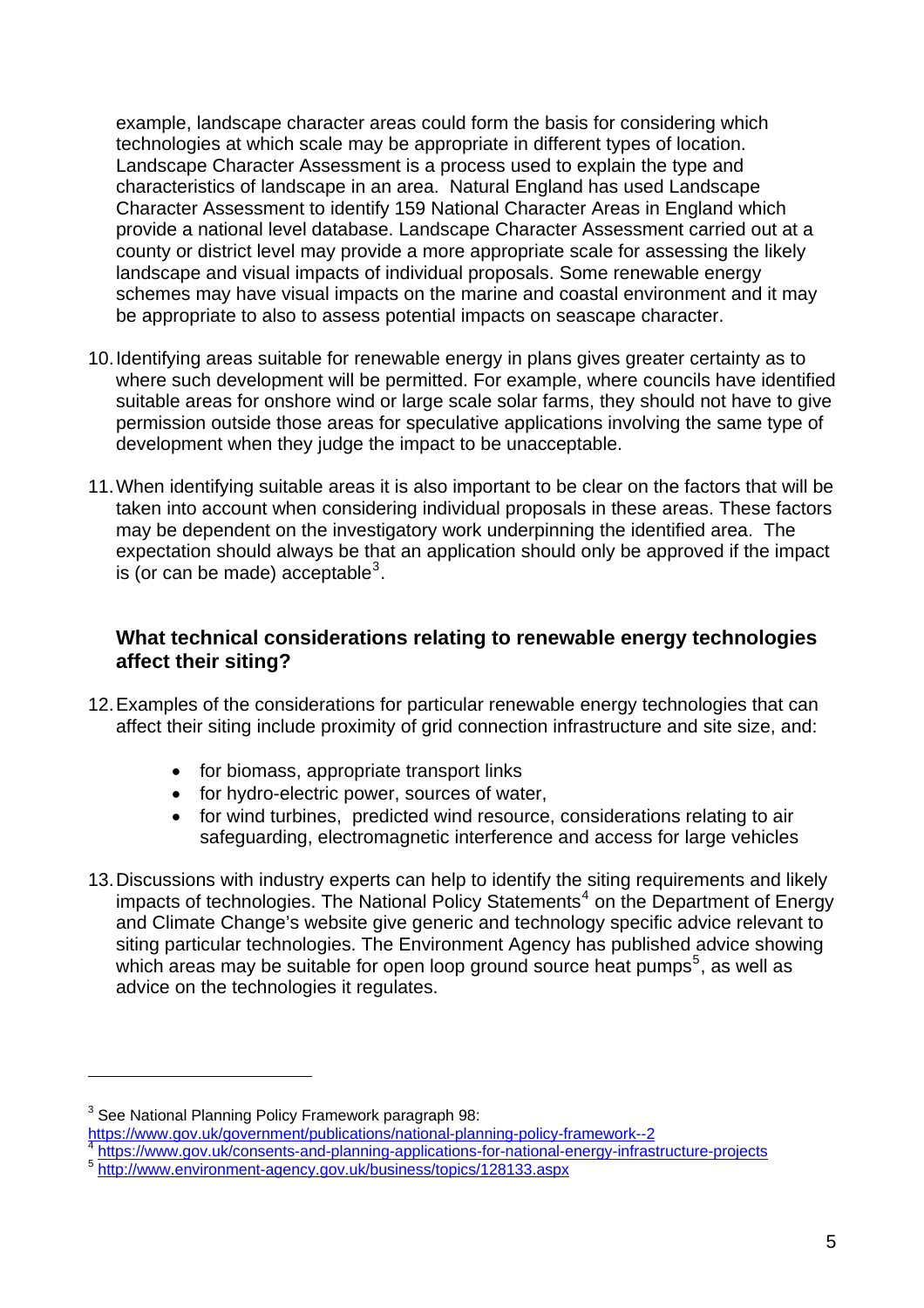## **Do criteria based policies have a role in planning for renewable energy?**

- 14. Policies based on clear criteria can be useful when they are expressed positively (i.e. that proposals will be accepted where the impact is or can be made acceptable). In thinking about criteria the National Policy Statements<sup>[6](#page-5-0)</sup> published by the Department of Energy and Climate Change provide a useful starting point. These set out the impacts particular technologies can give rise to and how these should be addressed.
- 15. In shaping local criteria for inclusion in Local Plans and considering planning applications in the meantime, it is important to be clear that:
	- the need for renewable or low carbon energy does not automatically override environmental protections
	- cumulative impacts require particular attention, especially the increasing impact that wind turbines and large scale solar farms can have on landscape and local amenity as the number of turbines and solar arrays in an area increases
	- local topography is an important factor in assessing whether wind turbines and large scale solar farms could have a damaging effect on landscape and recognise that the impact can be as great in predominately flat landscapes as in hilly or mountainous areas
	- great care should be taken to ensure heritage assets are conserved in a manner appropriate to their significance, including the impact of proposals on views important to their setting
	- proposals in National Parks and Areas of Outstanding Natural Beauty, and in areas close to them where there could be an adverse impact on the protected area, will need careful consideration
	- protecting local amenity is an important consideration which should be given proper weight in planning decisions

### **Are buffer zones/separation distances appropriate between renewable energy development and other land uses?**

16. Local planning authorities should not rule out otherwise acceptable renewable energy developments through inflexible rules on buffer zones or separation distances. Other than when dealing with set back distances for safety, distance of itself does not necessarily determine whether the impact of a proposal is unacceptable. Distance plays a part, but so does the local context including factors such as topography, the local environment and near-by land uses. This is why it is important to think about in what circumstances proposals are likely to be acceptable and plan on this basis.

## **What is the role for community led renewable energy initiatives?**

17. Community initiatives are likely to play an increasingly important role and should be encouraged as a way of providing positive local benefit from renewable energy

<span id="page-5-0"></span><sup>6</sup> <https://www.gov.uk/consents-and-planning-applications-for-national-energy-infrastructure-projects>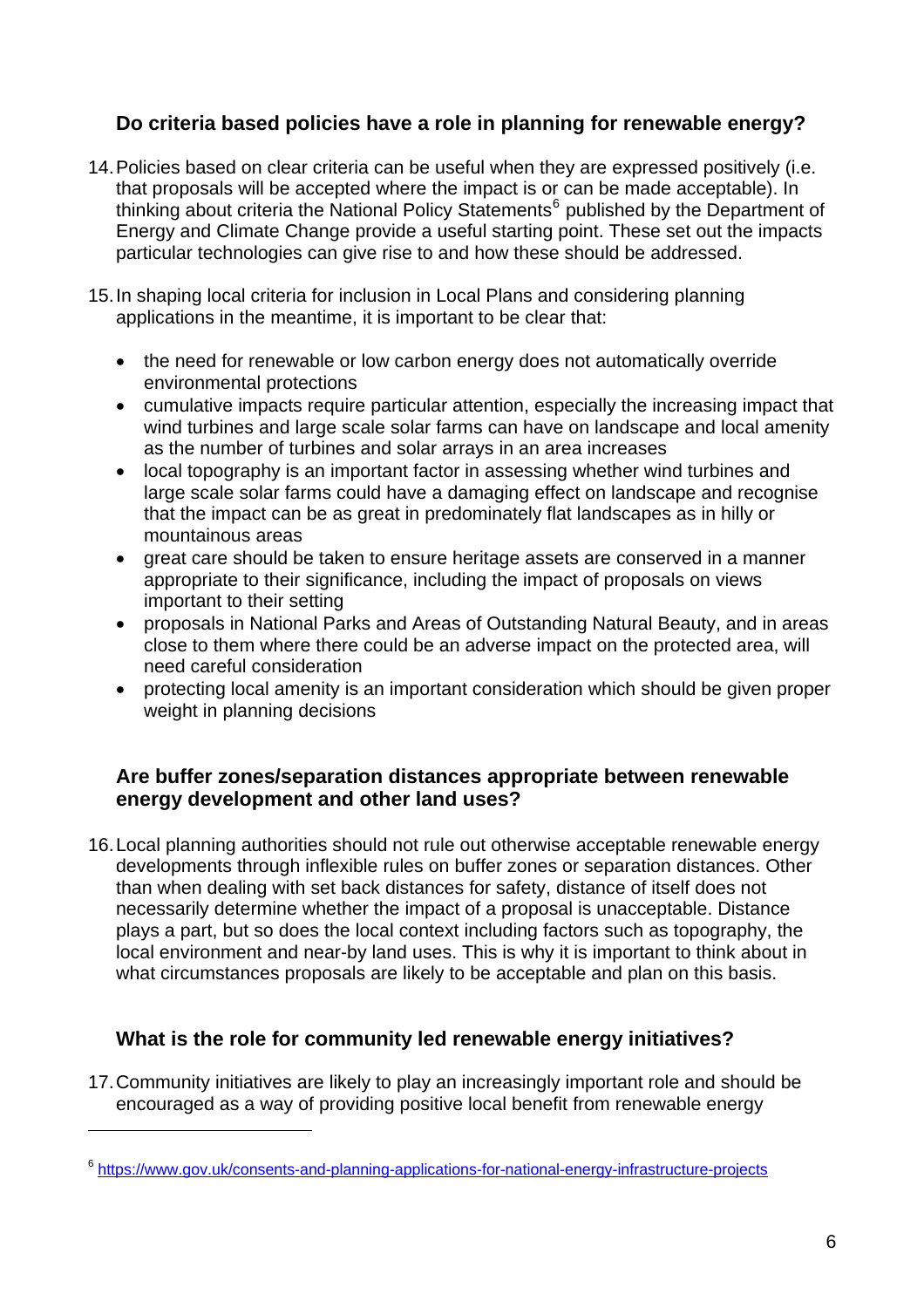development. Further information for communities interested in developing their own initiatives is provided by the Department of Energy and Climate Change. Local planning authorities may wish to establish policies which give positive weight to renewable and low carbon energy initiatives which have clear evidence of local community involvement and leadership.

18. Neighbourhood plans are an opportunity for communities to plan for community led renewable energy developments. Neighbourhood Development Orders and Community Right to Build Orders can be used to grant planning permission for renewable energy development. To support community based initiatives a local planning authority should set out clearly any strategic policies that those producing neighbourhood plans or Orders will need to consider when developing proposals that address renewable energy development. Local planning authorities should also share relevant evidence that may assist those producing a neighbourhood plan or Order, as part of their duty to advise or assist. As part of a neighbourhood plan, communities can also look at developing a community energy plan to underpin the neighbourhood plan.

# **How can decentralised energy[7](#page-6-0) opportunities be identified?**

- 19. There is an important contribution to be made by planning that is independent of the contribution from other regimes such as building regulations. For example, getting the right land uses in the right place can underpin the success of a district heating scheme. Similarly, planning can influence opportunities for recovering and using waste heat from industrial installations.
- 20. Planning can provide opportunities for, and encourage energy development which will produce waste heat, to be located close to existing or potential users of the heat. Planning can also help provide the new customers for the heat by encouraging development which could make use of the heat.
- 21. Information on local heat demand is published by the Department of Energy and Climate Change to assist planners and developers in identifying locations with opportunities for heat supply.[8](#page-6-1) This information will be supplemented in future by further work, including detailed mapping, on the potential for combined heat and powe r and district heating and cooli ng.

<span id="page-6-0"></span><sup>&</sup>lt;sup>7</sup> See National Planning Policy Framework glossary: [https://www.gov.uk/government/publications/national](https://www.gov.uk/government/publications/national-planning-policy-framework--2)[planning-policy-framework--2](https://www.gov.uk/government/publications/national-planning-policy-framework--2)

<span id="page-6-1"></span>See <http://tools.decc.gov.uk/nationalheatmap/> and <http://chp.decc.gov.uk/developmentmap/>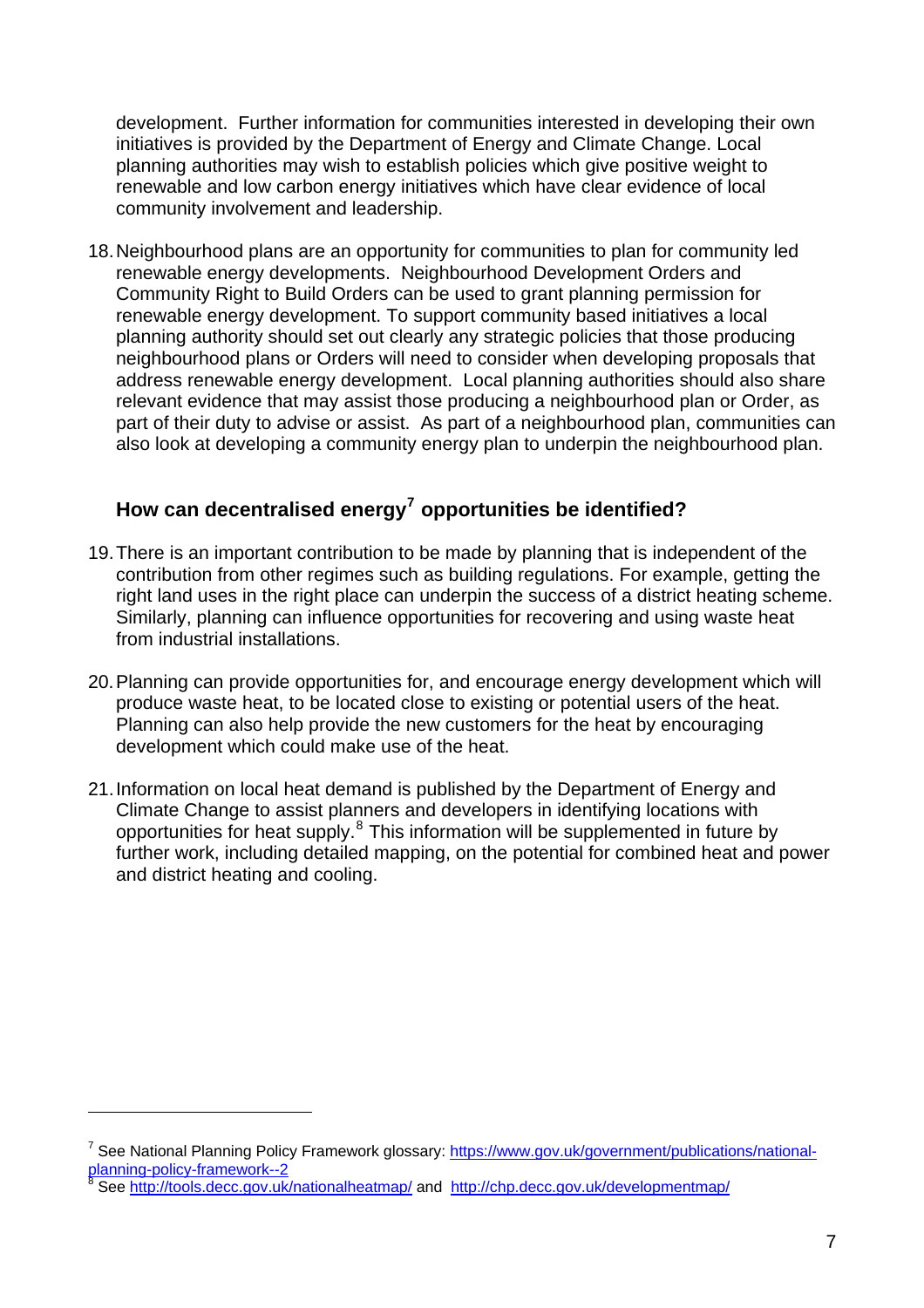# What are the planning considerations that relate to specific renewable energy technologies?

22. Renewable energy developments should be acceptable for their proposed location. In addition to the factors that should be considered regarding the acceptability of a location for any form of renewable energy development (see paragraph 15) there are particular considerations for the following technologies: hydropower (see paragraphs 23), active solar technology (photovoltaics and solar water heating) (see paragraph 24- 25), solar farms (see paragraphs 26-28) and wind turbines (see paragraphs 29-45). Also, local planning authorities may wish to consider how planning conditions or planning obligations can mitigate the impacts described.

## **What are the particular planning considerations that relate to hydropower?**

23. Planning applications for hydropower should normally be accompanied by a Flood Risk Assessment. Early engagement with the local planning authority and the Environment Agency will help to identify the potential planning issues, which are likely to be highly specific to the location. Advice on environmental protection for new hydropower schemes has been published by the [Environment Agency](http://www.environment-agency.gov.uk/hydropower)<sup>[9](#page-7-0)</sup>.

### **What are the particular planning considerations that relate to active solar technology (photovoltaic and solar water heating)?**

- 24. Active solar technology, (photovotaic and solar water heating) on or related to a particular building is often permitted development<sup>[10](#page-7-1)</sup> (which does not require a planning application) provided the installation is not of an unusual design, or does not involve a listed building, and is not in a designated area.
- 25. Where a planning application is required, factors to bear in mind include:
	- the importance of siting systems in situations where they can collect the most energy from the sun
	- need for sufficient area of solar modules to produce the required energy output from the system
	- the effect on a protected area such as an Area of Outstanding Natural Beauty or other designated areas
	- the colour and appearance of the modules, particularly if not a standard design

<span id="page-7-0"></span><sup>9</sup> <http://www.environment-agency.gov.uk/business/topics/water/32022.aspx>

<span id="page-7-1"></span><sup>10</sup> <https://www.planningportal.gov.uk/permission/house>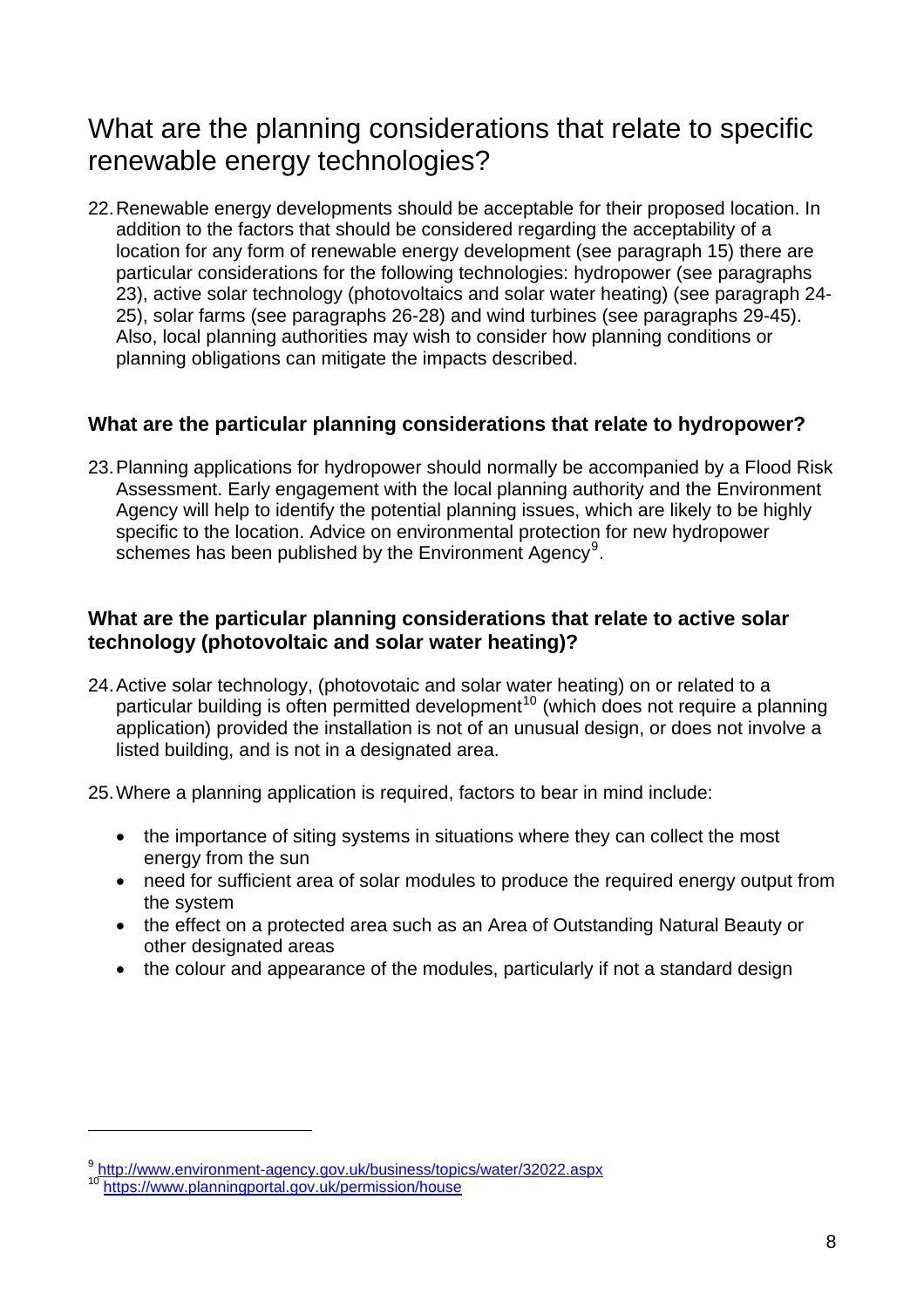### **What are the particular planning considerations that relate to large scale ground-mounted solar photovoltaic farms?**

- 26. The deployment of large-scale solar farms can have a negative impact on the rural environment, particularly in very undulating landscapes. However, the visual impact of a well-planned and well-screened solar farm can be properly addressed within the landscape if planned sensitively.
- 27. Particular factors a local planning authority will need to consider include:
	- encouraging the effective use of previously developed land, and if a proposal does involve greenfield land, that it allows for continued agricultural use<sup>[11](#page-8-0)</sup> and/or encourages biodiversity improvements around arrays<sup>[12](#page-8-1)</sup>
	- that solar farms are normally temporary structures and planning conditions can be used to ensure that the installations are removed when no longer in use and the land is restored to its previous use
	- the effect on landscape of glint and glare (see guidance on landscape assessment at paragraphs 39-40) and on neighbouring uses and aircraft safety
	- the extent to which there may be additional impacts if solar arrays follow the daily movement of the sun
	- the need for, and impact of, security measures such as lights and fencing
	- great care should be taken to ensure heritage assets are conserved in a manner appropriate to their significance, including the impact of proposals on views important to their setting. As the significance of a heritage asset derives not only from its physical presence, but also from its setting, careful consideration should be given to the impact of large scale solar farms on such assets. Depending on their scale, design and prominence, a large scale solar farm within the setting of a heritage asset may cause substantial harm to the significance of the asset
	- the potential to mitigate landscape and visual impacts through, for example, screening with native hedges
	- the energy generating potential, which can vary for a number of reasons including, latitude and aspect
- 28. The approach to assessing cumulative landscape and visual impact of large scale solar farms is likely to be the same as assessing the impact of wind turbines (see paragraphs 41-44). However, in the case of ground-mounted solar panels it should be noted that with effective screening and appropriate land topography the area of a zone of visual influence could be zero.

# **What are the particular planning considerations that relate to wind turbines?**

29. The following questions should be considered when determining applications for wind turbines:

 $\overline{a}$ 

<span id="page-8-0"></span><sup>&</sup>lt;sup>11</sup> See National Planning Policy Framework paragraph 112:<br>https://www.gov.uk/government/publications/national-planning-policy-framework--2

<span id="page-8-1"></span>https://www.gov.uk/government/speeches/gregory-barker-speech-to-the-large-scale-solar-<br><sup>12</sup> See also [https://www.gov.uk/government/speeches/gregory-barker-speech-to-the-large-scale-solar](https://www.gov.uk/government/speeches/gregory-barker-speech-to-the-large-scale-solar-conference)[conference](https://www.gov.uk/government/speeches/gregory-barker-speech-to-the-large-scale-solar-conference)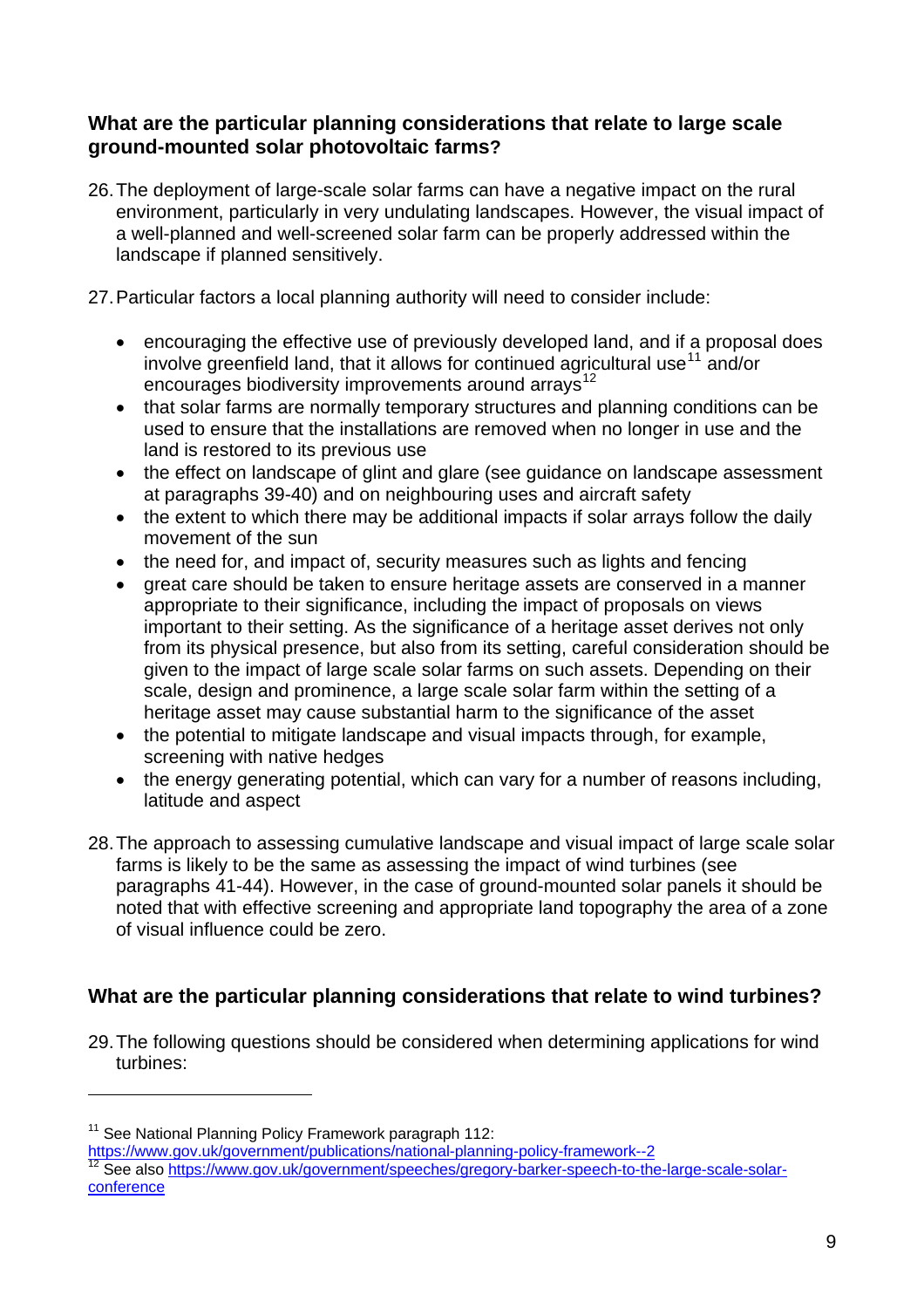#### *How are noise impacts of wind turbines assessed?*

30. The report, 'The assessment and rating of noise from wind farms' (ETSU-R-97)<sup>[13](#page-9-0)</sup> should be used by local planning authorities when assessing and rating noise from wind energy developments. Good practice guidance on noise assessments of wind farms has been prepared by the Institute Of Acoustics. The Department of Energy and Climate Change accept that it represents current industry good practice and endorses it as a supplement to ETSU-R-97. It is available on the Department of Energy and Climate Change's website.<sup>[14](#page-9-1)</sup>

#### *Is safety an issue when wind turbine applications are assessed?*

- 31. Safety may be an issue in certain circumstances, but risks can often be mitigated through appropriate siting and consultation with affected bodies:
	- *Buildings* Fall over distance (i.e. the height of the turbine to the tip of the blade) plus 10% is often used as a safe separation distance. This is often less than the minimum desirable distance between wind turbines and occupied buildings calculated on the basis of expected noise levels and due to visual impact
	- *Power lines* National Grid, and/or the relevant Distribution Network Operators will be able to advise on the required standards for wind turbines being separated from existing overhead power lines
	- *Air traffic and safety* Wind turbines may have an adverse affect on air traffic movement and safety. Firstly, they may represent a risk of collision with low flying aircraft, and secondly, they may interfere with the proper operation of radar by limiting the capacity to handle air traffic, and aircraft instrument landing systems. There is a 15 kilometre (km) consultation zone and 30km or 32km advisory zone around every civilian air traffic radar, although objections can be raised to developments that lie beyond the 32km advisory zone. There is a c.15km statutory safeguarding consultation zone around Ministry of Defence aerodromes within which wind turbine proposals would be assessed for physical obstruction. See the Town and Country Planning (safeguarded aerodromes, technical sites and military explosives storage areas) direction 2002. Further advice on wind energy and aviation can be found on the Civil Aviation Authority<sup>[15](#page-9-2)</sup> and National Air Control Transport Services websites<sup>[16](#page-9-3)</sup>

<span id="page-9-0"></span><sup>13</sup> [https://whitehall-](https://whitehall-admin.production.alphagov.co.uk/government/uploads/system/uploads/attachment_data/file/49869/ETSU_Full_copy__Searchable_.pdf)

[admin.production.alphagov.co.uk/government/uploads/system/uploads/attachment\\_data/file/49869/ETSU\\_F](https://whitehall-admin.production.alphagov.co.uk/government/uploads/system/uploads/attachment_data/file/49869/ETSU_Full_copy__Searchable_.pdf) ull copy Searchable .pdf

<span id="page-9-1"></span><sup>14</sup> [https://www.gov.uk/government/policies/increasing-the-use-of-low-carbon-technologies/supporting](https://www.gov.uk/government/policies/increasing-the-use-of-low-carbon-technologies/supporting-pages/onshore-wind)[pages/onshore-wind](https://www.gov.uk/government/policies/increasing-the-use-of-low-carbon-technologies/supporting-pages/onshore-wind)

<span id="page-9-2"></span><sup>&</sup>lt;sup>15</sup> http://www.caa.co.uk/<br><sup>16</sup> http://www.nats.co.uk/

<span id="page-9-3"></span>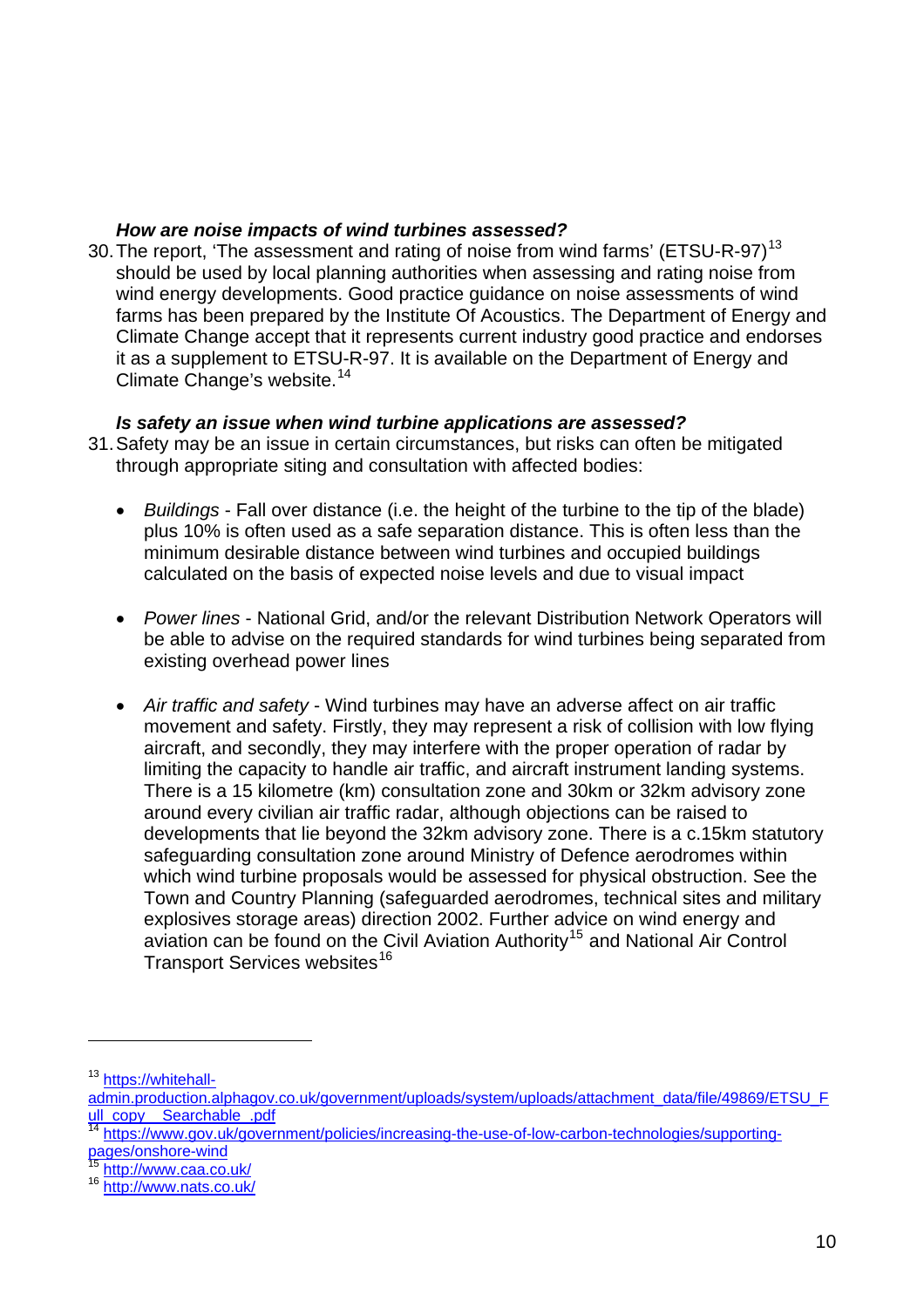- *Defence* Wind turbines can adversely affect a number of Ministry Of Defence operations including radars, seismological recording equipment, communications facilities, naval operations and low flying. Developers and local planning authorities should consult with the Ministry of Defence<sup>[17](#page-10-0)</sup> if a proposed turbine is 11 metres (m) to blade tip or taller, and/or has a rotor diameter of 2m or more
- *Radar* In addition to air traffic radar, wind turbines may affect other radar installations such as weather radar operated by the Meteorological Office
- *Strategic Road Network* The Highways Agency / Department for Transport<sup>[18](#page-10-1)</sup> have produced advice for siting wind turbines safely in relation to the strategic road network.

#### *Is interference with electromagnetic transmissions an issue for wind turbine applications?*

32. Wind turbines can potentially affect electromagnetic transmissions (e.g. radio, television and phone signals). Specialist organisations responsible for the operation of electromagnetic links typically require 100m clearance either side of a line of sight link from the swept area of turbine blades. OFCOM acts as a central point of contact for identifying specific consultees relevant to a site.

### *How can the risk of wind turbines be assessed for ecology?*

33. Evidence suggests that there is a risk of collision between moving turbine blades and birds and/or bats. Other risks including disturbance and displacement of birds and bats and the drop in air pressure close to the blades which can cause barotrauma (lung expansion) in bats, which can be fatal. Whilst these are generally a relatively low risk, in some situations, such as in close proximity to important habitats used by birds or bats, the risk is greater and the impacts on birds and bats should therefore be assessed. Advice on assessing risks is available from Natural England's website.<sup>[19](#page-10-2)</sup>

#### *How should heritage be taken into account in assessing wind turbine applications?*

34. As the significance of a heritage asset derives not only from its physical presence, but also from its setting, careful consideration should be given to the impact of wind turbines on such assets. Depending on their scale, design and prominence a wind turbine within the setting of a heritage asset may cause substantial harm to the significance of the asset.

#### *Is shadow flicker and reflected light an issue for wind turbine applications?*

35. Under certain combinations of geographical position and time of day, the sun may pass behind the rotors of a wind turbine and cast a shadow over neighbouring properties. When the blades rotate, the shadow flicks on and off; the impact is known as 'shadow flicker'. Only properties within 130 degrees either side of north, relative to the turbines

<span id="page-10-1"></span><span id="page-10-0"></span><sup>&</sup>lt;sup>17</sup> <https://www.gov.uk/mod-safeguarding><br><sup>18</sup> https://www.gov.uk/government/uploads/<u>system/uploads/attachment\_data/file/73173/strategic-road-</u> [network-policy.pdf](https://www.gov.uk/government/uploads/system/uploads/attachment_data/file/73173/strategic-road-network-policy.pdf)

<span id="page-10-2"></span><sup>19</sup> <http://www.naturalengland.org.uk/ourwork/planningdevelopment/spatialplanning/default.aspx>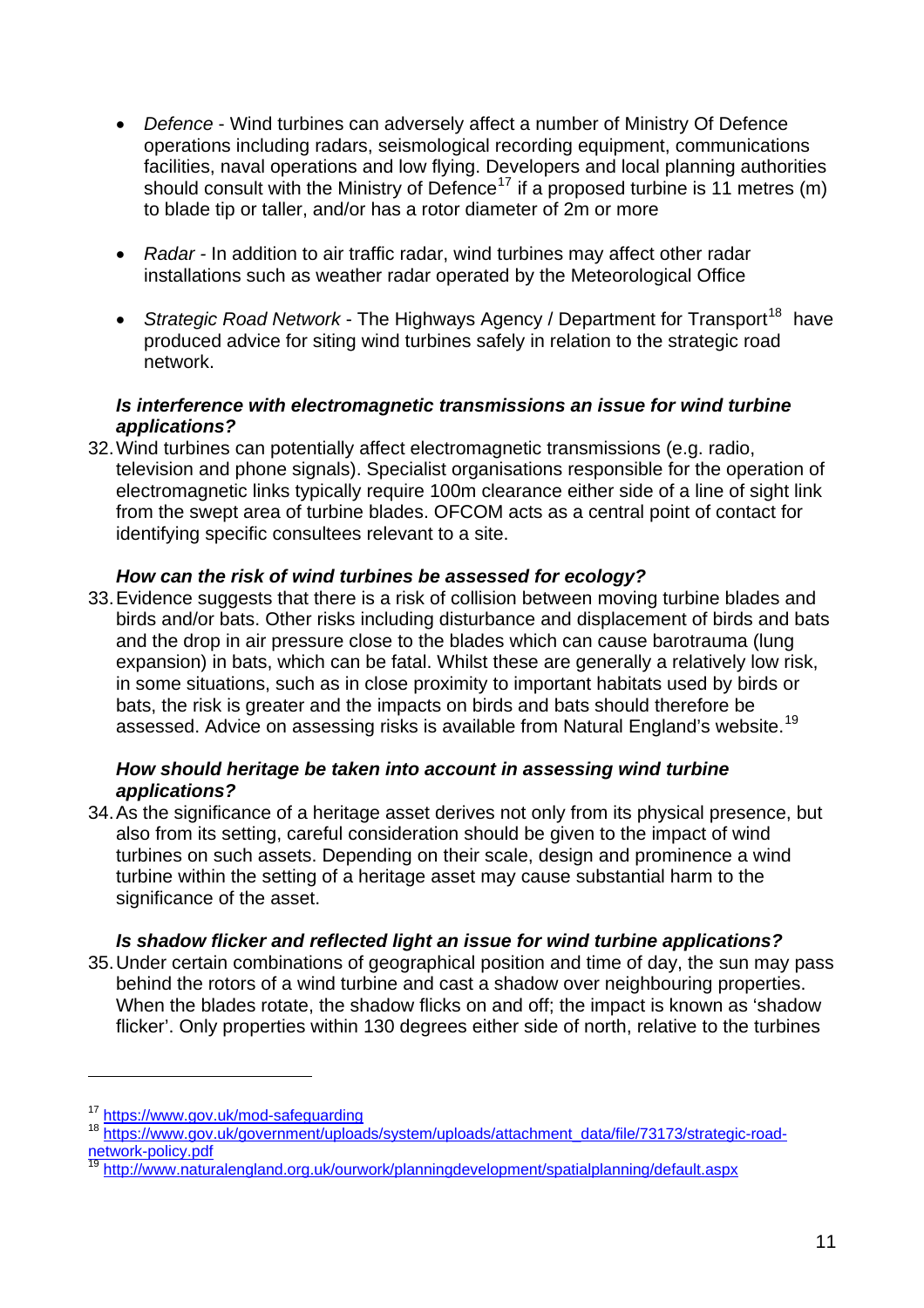can be affected at these latitudes in the UK – turbines do not cast long shadows on their southern side.

- 36. Modern wind turbines can be controlled so as to avoid shadow flicker when it has the potential to occur. Individual turbines can be controlled to avoid shadow flicker at a specific property or group of properties on sunny days, for specific times of the day and on specific days of the year. Where the possibility of shadow flicker exists, mitigation can be secured through the use of conditions.
- 37. Although problems caused by shadow flicker are rare, where proposals for wind turbines could give rise to shadow flicker, applicants should provide an analysis which quantifies the impact. Turbines can also cause flashes of reflected light, which can be visible for some distance. It is possible to ameliorate the flashing but it is not possible to eliminate it.

#### *How to assess the likely energy output of a wind turbine?*

38. As with any form of energy generation this can vary and for a number of reasons. With wind turbines the mean wind speed at hub height (along with the statistical distribution of predicted wind speeds about this mean and the wind turbines used) will determine the energy captured at a site. The simplest way of expressing the energy capture at a site is by use of the 'capacity factor'. This though will vary with location and even by turbine in an individual wind farm. This can be useful information in considering the energy contribution to be made by a proposal, particularly when a decision is finely balanced.

#### *How should cumulative landscape and visual impacts from wind turbines be assessed?*

- 39. Cumulative landscape impacts and cumulative visual impacts are best considered separately. The cumulative landscape impacts are the effects of a proposed development on the fabric, character and quality of the landscape; it is concerned with the degree to which a proposed renewable energy development will become a significant or defining characteristic of the landscape.
- 40. Cumulative visual impacts concern the degree to which proposed renewable energy development will become a feature in particular views (or sequences of views), and the impact this has upon the people experiencing those views. Cumulative visual impacts may arise where two or more of the same type of renewable energy development will be visible from the same point, or will be visible shortly after each other along the same journey. Hence, it should not be assumed that, just because no other sites will be visible from the proposed development site, the proposal will not create any cumulative impacts.

#### *What information is needed to assess cumulative landscape and visual impacts of wind turbines?*

- 41. In assessing the impact on visual amenity, factors to consider include: establishing the area in which a proposed development may be visible, identifying key viewpoints, the people who experience the views and the nature of the views.
- 42. In identifying impacts on landscape, considerations include: direct and indirect effects, cumulative impacts and temporary and permanent impacts. When assessing the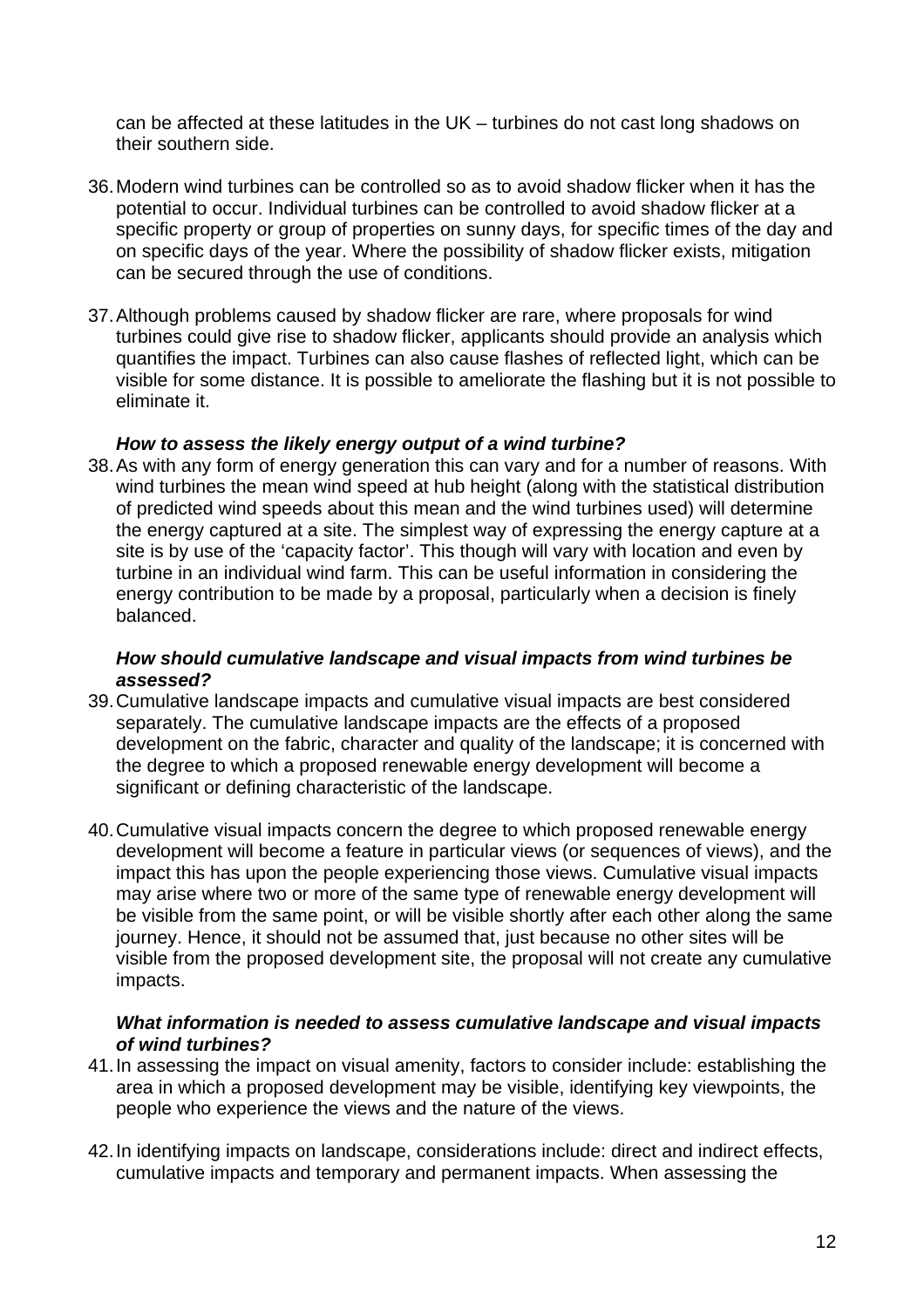significance of impacts a number of criteria should be considered including the sensitivity of the landscape and visual resource and the magnitude or size of the predicted change. Some landscapes may be more sensitive to certain types of change than others and it should not be assumed that a landscape character area deemed sensitive to one type of change cannot accommodate another type of change.

- 43. The English Heritage website provides information on undertaking historic landscape characterisation and how this relates to landscape character assessment.
- 44. Figure 1 sets out the type of information that can usefully inform assessments.

#### **Figure 1 – Information to inform landscape and visual impact assessments**

- a base plan of all existing windfarms, consented developments and applications received, showing all schemes within a defined radius of the centre of the proposal under consideration
- for those existing or proposed windfarms within a defined radius of the proposal under consideration, a plan showing cumulative 'zones of visual influence'. (A zone of visual influence is the area from which a development or other structure is theoretically visible). The aim of the plan should be to clearly identify the zone of visual influence of each windfarm, and those areas from where one or more windfarms are likely to be seen
- the base plan and plan of cumulative zones of visual influence will need to reflect local circumstances, for example, the areas covered should take into account the extent to which factors such as the topography and the likely visibility of proposals in prevailing meteorological conditions may vary
- maps of cumulative zones of visual influence are used to identify appropriate locations for visual impact studies. These include locations for simultaneous visibility assessments (i.e. where two or more schemes are visible from a fixed viewpoint without the need for an observer to turn their head, and repetitive visibility assessments (i.e. where the observer is able to see two or more schemes but only if they turn around)
- sequential effects on visibility occur when an observer moves through a landscape and sees two or more schemes. Common routes through a landscape (e.g. major roads; long distance paths or cycle routes) can be identified as 'journey scenarios' and the proposals impact on them can be assessed
- photomontages showing all existing and consented turbines, and those for which planning applications have been submitted, in addition to the proposal under consideration. The viewpoints used could be those identified using the maps of cumulative zones of visual influence. The photomontages could be annotated to include the dimensions of the existing turbines, the distance from the viewpoint to the different schemes, the arc of view and the format and focal length of the camera used
- at the most detailed level, description and assessment of cumulative impacts may include the following landscape issues: scale of development in relation to landscape character or designations, sense of distance, existing focal points in the landscape, skylining (where additional development along a skyline appears disproportionately dominant) and sense of remoteness or wildness